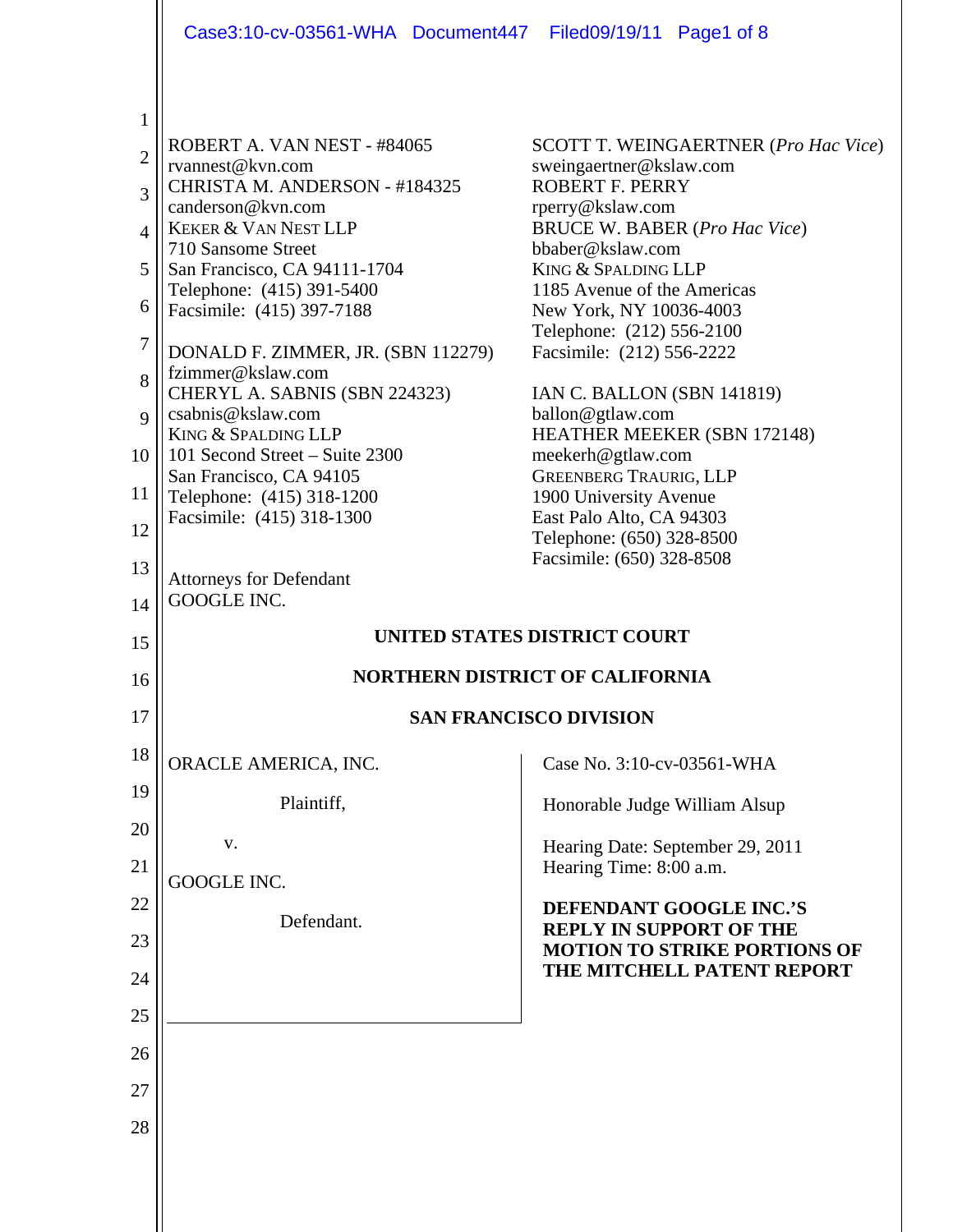#### Case3:10-cv-03561-WHA Document447 Filed09/19/11 Page2 of 8

1 2 3 4 5 6 Oracle concedes in its opposition brief that the source code, files and products at issue in Google's motion were identified for the first time in the Mitchell Report and are not explicitly disclosed in Oracle's infringement contentions ("ICs"). (*See* Dkt. No. 435 ("Opp. Br.").) Because these newly-identified source files and products represent new infringement theories, Oracle's concession should end the inquiry, as the Patent Local Rules prohibit the introduction of new infringement theories absent leave of Court.

7 8 9 10 11 12 13 14 Oracle cannot dispute that these theories are first identified in the Mitchell Report, so it resorts to arguments that are unavailing and miss the point. First, Oracle argues that these newly-identified files and products simply provide "additional detail" for the theories presented in its ICs. But this explanation conflicts with Dr. Mitchell's infringement theories, which explicitly rely on the newly-identified source code files to satisfy claim elements. Oracle's strenuous attempt to oppose Google's motion actually underscores that these newly-identified source files and products are not mere "additional detail" that would have no impact on Oracle's infringement theory if they were stricken.

15 16 17 18 19 20 21 22 23 Second, Oracle incorrectly argues that Google's motion is a challenge to the sufficiency of Oracle's ICs. Google's motion does not challenge the adequacy of Oracle's ICs, as Oracle was free to allege whatever infringement theories it could. Rather, Google's motion challenges the fact that the infringement theories Dr. Mitchell posits in his report are not the same theories disclosed by Oracle in its ICs. Absent the Court's leave to supplement its ICs, Oracle is limited to the theories alleged in those ICs. *See* April 6, 2011 Hr'g Tr., Dkt. No. 110 at 11:11–13 ("[I]f your disclosures aren't good enough, there won't be a second chance. You just lose."). The Mitchell Report is an eleventh-hour attempt to disclose new theories beyond the scope of Oracle's ICs, which is why Dr. Mitchell's new theories are improper.

24 25 26 27 Third, Oracle's opposition seeks to persuade this Court that the volume of its ICs somehow excuses its delay and lack of diligence in disclosing the new theories presented in the Mitchell Report. This argument is illogical and not responsive to Google's motion. If anything, the volume of Oracle's ICs shows that Oracle had ample time and ability to review all of the

28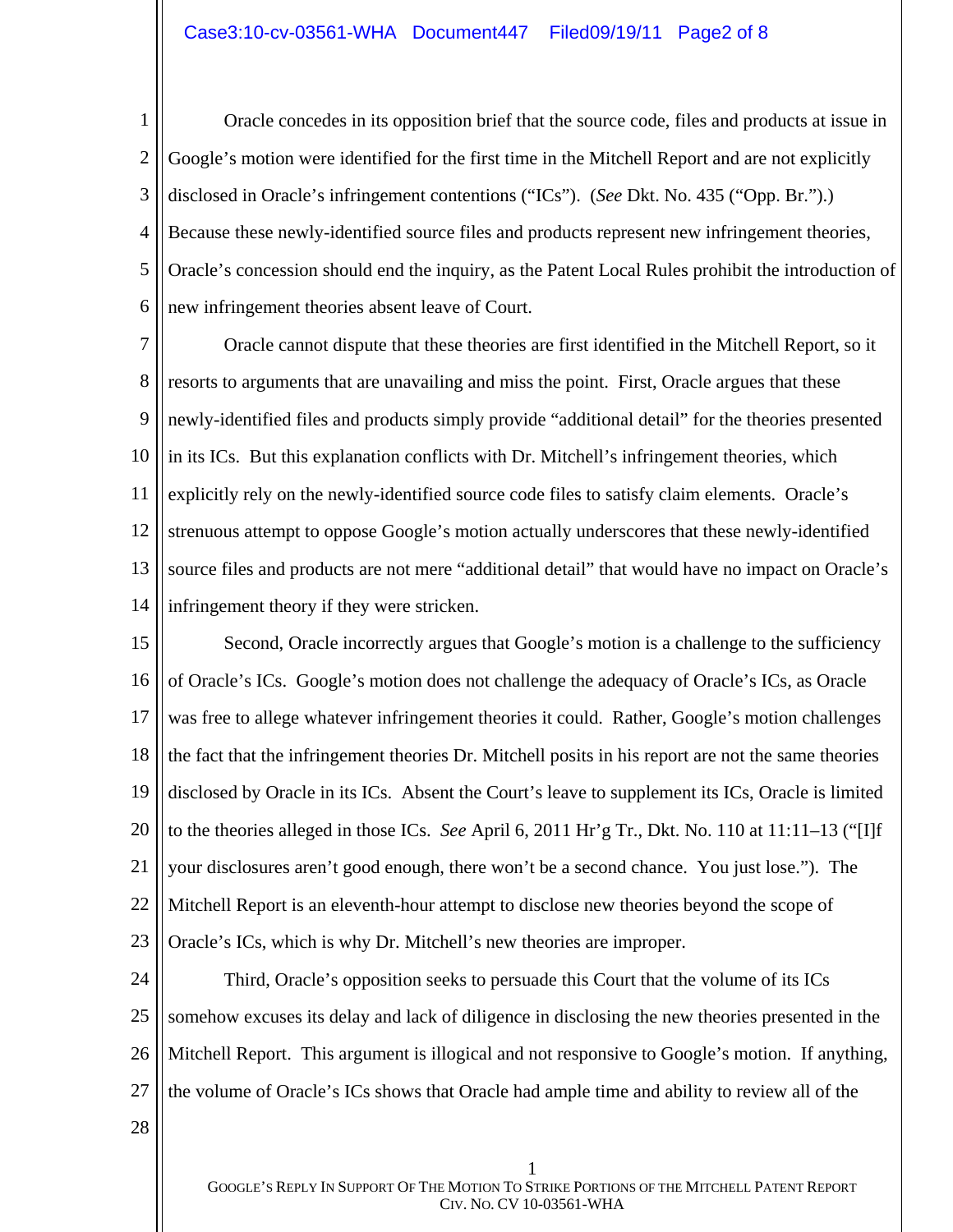1 2 public source code and specifically chose not to include the source files that Dr. Mitchell now claims are central to his new infringement theories.

3 4 5 6 7 8 Fourth, Oracle's opposition turns the case law on its head. Oracle argues that Dr. Mitchell's identification of specific products not listed in Oracle's ICs does not present new infringement theories because Oracle generically accused "all Android devices" in its ICs. Oracle cites no case law relieving a plaintiff of its obligation under the Patent Local Rules to identify specific products. Oracle should not be allowed at this late stage of the case to accuse new products of infringing, as Dr. Mitchell has done in his report.

9 10 11 There is no genuine dispute that the identified portions of the Mitchell report were identified there for the first time, are untimely and are unauthorized by this Court and the Patent Local Rules. They should therefore be stricken.

12 13

# **1. Critique A: Oracle Concedes that Dr. Mitchell Cites New Code As Practicing the "Storing" Limitation of Claim 11 of the '104 Patent**

14 15 16 17 18 19 20 21 22 The Mitchell Report presents for the first time an infringement theory for claim 11 of the '104 patent where the previously unidentified DvmDex.h file allegedly implements the "storing" limitation of the claim. Oracle is forced to concede that the code Dr. Mitchell points to as evidence of the presence of this key element of the claims of the '104 patent was not in Oracle's ICs. (Opp. Br. at 5 ("[T]he ICs do not quote directly from the DvmDex.h file.").) Oracle hopes to obscure this fact by referring to completely different files and arguing that "[t]he ICs map the DexOptimize.c and Optimize.c Android source code files to the 'storing' limitation" and that "[t]he Report quotes source code from the Optimize.c source file, just like the ICs, to show how Android meets the "storing" limitation." (*Id*. at 3–4.)

23

24 25 26 27 But, as is repeatedly recognized in the Mitchell Report, both infringement theories for the '104 patent depend on the newly identified DvmDex.h code: "[t]hat called function [for storing] is *implemented* in the DvmDex.h file." (*Id*. at 4 (emphasis added); *id*. at 5 (same); *see also*  Motion to Strike at 2.) And that code was *not* in Oracle's ICs. In other words, Oracle concedes that the implementation of "storing" is not performed by code in the ICs, but allegedly only by

28 new code Dr. Mitchell now identifies in his report.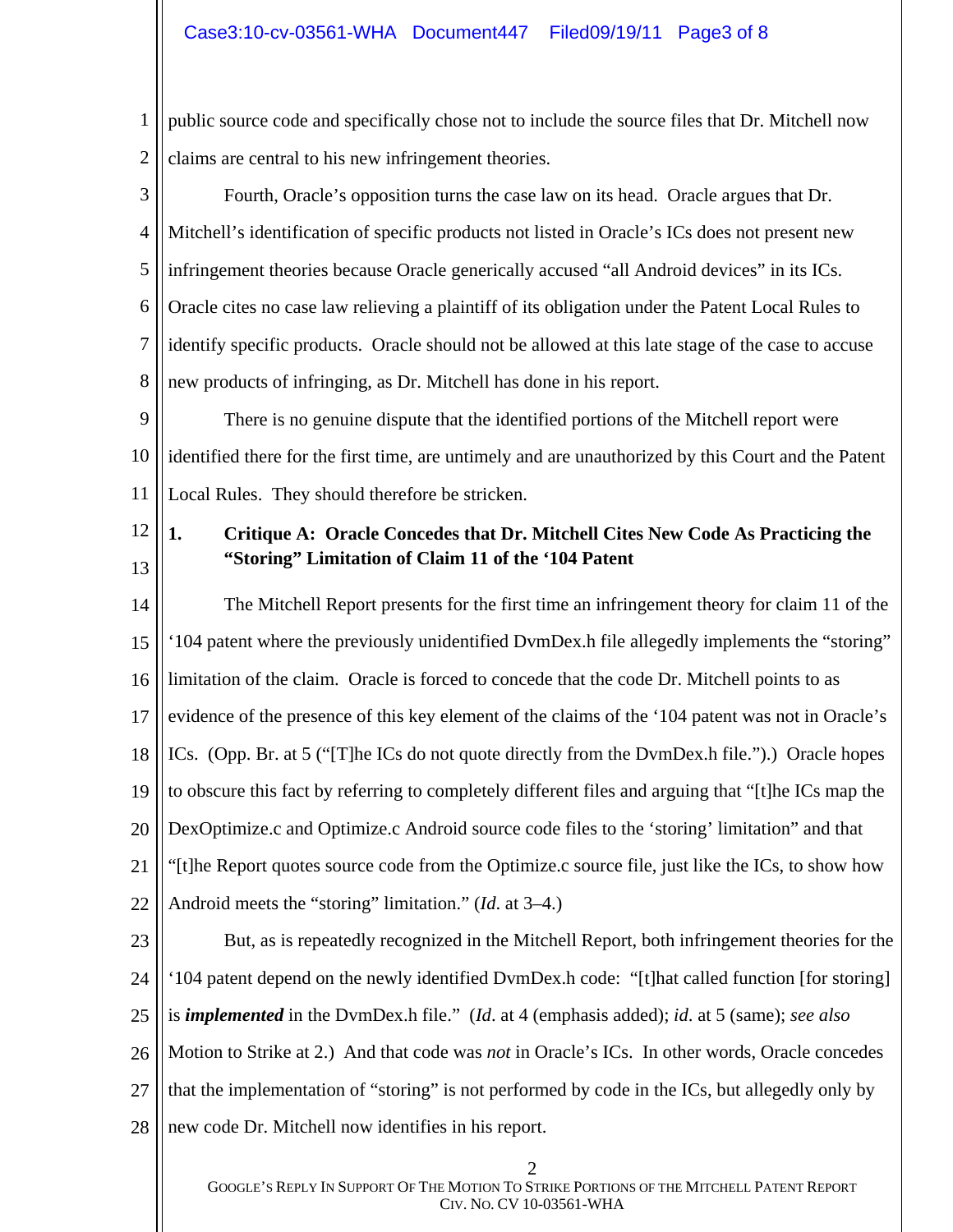### Case3:10-cv-03561-WHA Document447 Filed09/19/11 Page4 of 8

1 2 3 4 5 6 7 8 9 10 11 12 13 14 15 16 17 18 19 20 21 22 23 24 25 Oracle's argument that its ICs identify source code in other files that calls functions implemented in the DvmDex.h file is unavailing. The undisputed fact is that Oracle's ICs never identified the DvmDex.h file nor the implementation that Dr. Mitchell now relies upon for his new infringement theories. Simply listing hundreds of function calls, as in Oracle's ICs, is not enough, a fact Oracle recognizes in opposing this motion, and in highlighting the relevant function calls for the Court. (*See* Opp. Br. at n. 2.) No such identification and highlighting is present in Oracle's ICs, where these function calls are mixed in with at least dozens of others that are not part of Dr. Mitchell's new theories. This is simply an impermissible, belated attempt to add new infringement theories after the close of fact discovery, two weeks before responsive expert reports were due, and without leave of court, and is highly prejudicial to Google and its defenses. *See Intertrust Techs. Corp. v. Microsoft Corp.*, No. 01-cv-1640, 2003 U.S. Dist. LEXIS 22736, at \*7–8 (N.D. Cal. Dec. 1, 2003) ("The purpose of Patent Local Rule 3-1 [] is in fact to be nit picky, to require a plaintiff to crystallize its theory of the case and patent claims."). Oracle also seeks to confuse matters by alleging, incorrectly, that Google is overreaching because "there is no cause to strike the discussion of Resolve.c in those Report paragraphs." (Opp. Br. at 5.) But Google did not move to strike discussion of Resolve.c – it moved to strike references to the newly-identified DvmDex.h. Again, it is *this* code that Dr. Mitchell now identifies for the first time as meeting the specific "storing" limitation of claim 11 and that was never identified in the ICs. References to this newly identified code should therefore be stricken. **2. Critique B: Oracle Concedes that Dr. Mitchell Cites New Code As Practicing the "Removing" Limitation of Claim 1 of the '702 Patent**  The Mitchell Report introduced an infringement theory for claim 1 of the '702 patent that was not identified in its ICs. Under the new theory, a number of source code files relied on by Dr. Mitchell but not disclosed in the ICs allegedly implement the "removing" limitation of the claim. Oracle's ICs alleged that this "removing" limitation was somehow shown in Google

26 presentation slides. However, Oracle chose to rely on those slides in its ICs, and not to base its

27 contentions on specific portions of source code.

28

In the Mitchell Report, Oracle tries to shift away from its theory based on Google slides

3 GOOGLE'S REPLY IN SUPPORT OF THE MOTION TO STRIKE PORTIONS OF THE MITCHELL PATENT REPORT CIV. NO. CV 10-03561-WHA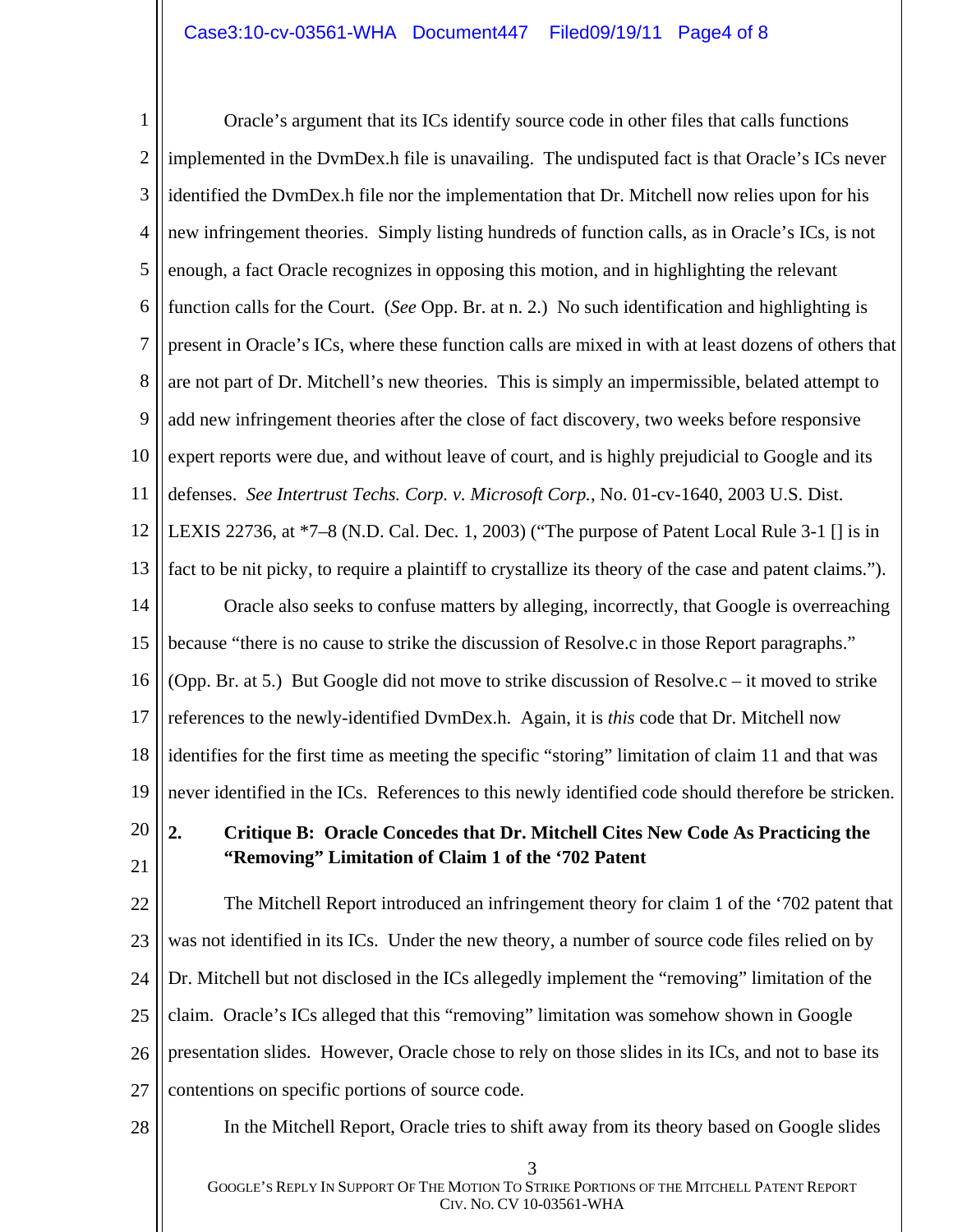#### Case3:10-cv-03561-WHA Document447 Filed09/19/11 Page5 of 8

1 2 3 4 5 to a theory based on specific code contained in previously unidentified source code files. Oracle attempts to equate this newly identified code with the slides it relied on in its ICs, but those slides contain no such code. Oracle also contends that the identification  $-$  by name alone  $-$  of a set of files including "TypeIdsSection.java" is the equivalent of the specific code Dr. Mitchell now attempts to rely on as meeting the "removing" limitation of claim 1. (*Id*. at 8.)

6 7 8 9 10 11 12 Oracle's ICs were focused on a set of high-level slides and made only separate, passing reference to any Google source code, and even that reference was not to specific code or even specific files but, at best, blanket reference to sets of files. For the "removing" step, the ICs included two string citations: a "see also generally" citation to two packages (or collections) of code, and a "see also" cite to four source code files including "TypeIdsSection.java" discussed in Oracle's reply. Oracle's ICs failed to provide pinpoint cites for any of the identified files and failed to explain how any of those files were relevant to performing the "removing" step.

13 14 15 16 17 18 19 20 Now, Oracle argues that Dr. Mitchell's new theories did not need to be disclosed in its ICs, and impermissibly shifts the burden to Google to generate a theory as to how all of these files were related and which code passage(s) in which file(s) might eventually be relied upon. (*Id.* (arguing that the one filename "citation constitutes sufficient notice to Google *that other similarly named files are also relevant to this limitation.*" (emphasis added).) Oracle does not explain how Google was to divine *which* files Oracle might rely upon and what *portions* of those files supported Oracle's original theory of infringement. Adding them belatedly and without leave has prejudiced Google and those portions of the Mitchell Report should be stricken.

21 22 23 24 25 Google is not moving to strike portions of the Mitchell Report that provide "background" information, but focuses on *new code* cited as implementing a particular claim limitation. Oracle says that "the Report merely provides 'additional information regarding the specific factual bases'" (*id*. at 9). The truth is that the only "specific factual bases" in the report for the "removing" limitation are in newly identified source code files.

26 27 Oracle also contends that its withholding of infringement theories should be excused because Google served Invalidity Contentions and responded to a non-infringement contention

28

4 GOOGLE'S REPLY IN SUPPORT OF THE MOTION TO STRIKE PORTIONS OF THE MITCHELL PATENT REPORT CIV. NO. CV 10-03561-WHA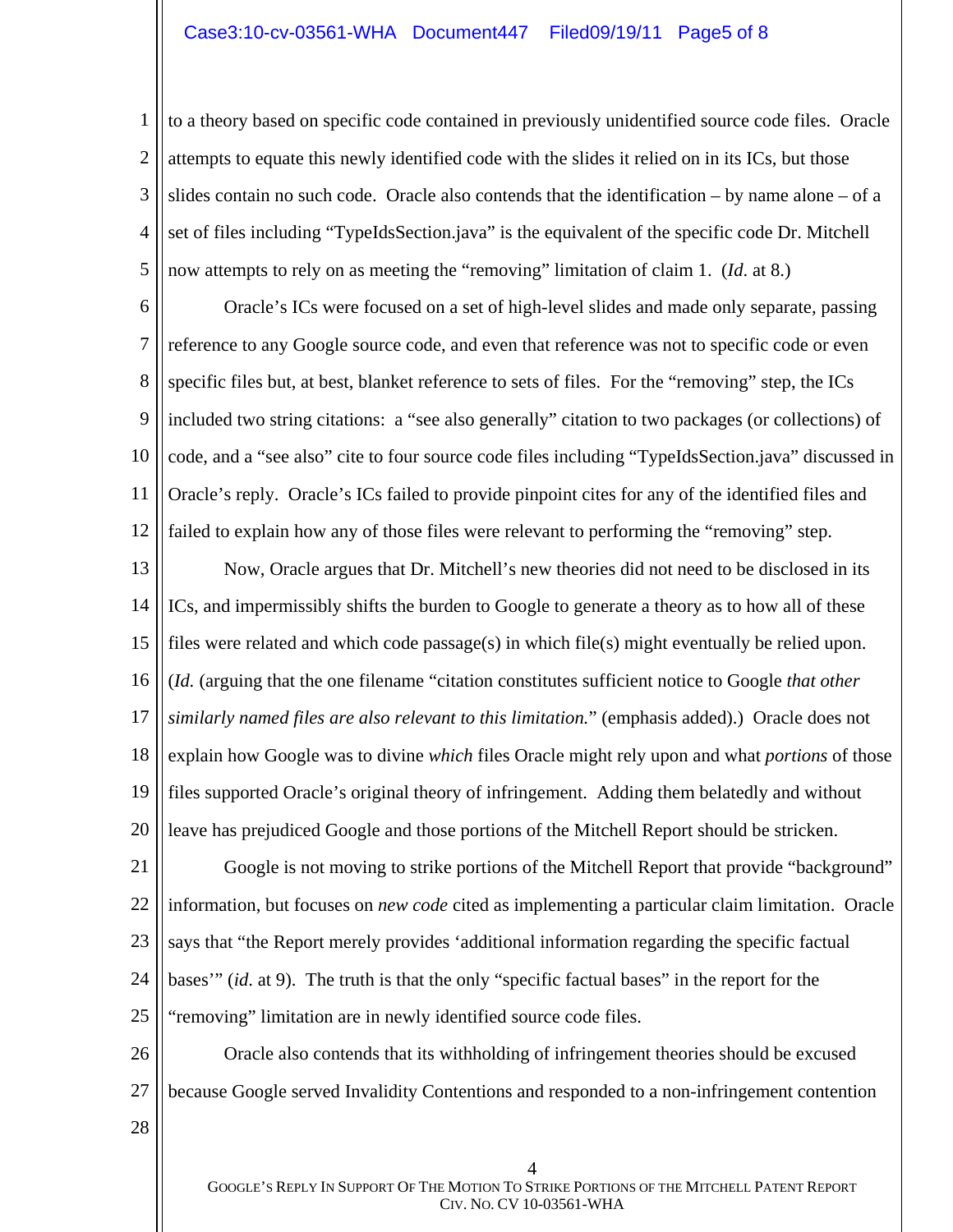### Case3:10-cv-03561-WHA Document447 Filed09/19/11 Page6 of 8

1 2 3 4 interrogatory. Of course it did – it had no choice but to develop those positions based on Oracle's ICs. This militates in Google's favor because it highlights the prejudice to Google of being faced with new infringement theories for the first time in the Mitchell Report, only after its claim construction, invalidity and non-infringement theories needed to be identified.

5 6

# **3. Critique C: Oracle Admits that the Specific Products Identified in the Mitchell Report were not Previously Disclosed**

7 8 9 10 11 12 13 14 15 16 17 18 19 20 21 22 Oracle is forced to concede that the Mitchell Report introduces new infringement theories based on specific products never identified in its ICs. Hoping the Court will excuse its prejudicial delay, Oracle now argues the ICs used the words "all Android devices." That argument misses the mark. Those ICs identified some number of specific products but *not* those newly-raised by Dr. Mitchell, which are clearly new theories. Android is open source and manufacturers may freely modify that software, underscoring the complete lack of disclosure in Oracle's ICs of the products it now seeks to add through the Mitchell Report. Oracle points to the existence of the Android Compatibility Test Suite ("CTS") as a basis to assume that all Android devices are the same. If that were true, it should have been easy for Oracle to identify in the ICs the devices it first identified in the Mitchell Report. Moreover, the Android CTS underscores how Android source code is indeed different across devices: if the code were the same across devices, there would be no need for a CTS to test compatibility of an Android device. Differences in Android devices have been confirmed by uncontroverted evidence. (*See* Ex. G, July 21, 2011 Brady Dep. at 19–22, 38–39, 43–44, 61, 75, 77–78.) Oracle did not even try to look at the source code on each of the devices that are presented for the first time in Dr. Mitchell's report. Its attempt to add these contentions in that report cannot be excused.

23 **4. Conclusion** 

24 25 26 27 28 Oracle should not be permitted to circumvent the Patent Local Rules and present new infringement theories in its expert report. Allowing such ambush tactics would flout those Rules, would reward litigation gamesmanship, and would produce a manifestly unjust result. The Proposed Order striking specific portions of the Mitchell Report containing the newly added material identified above should be granted.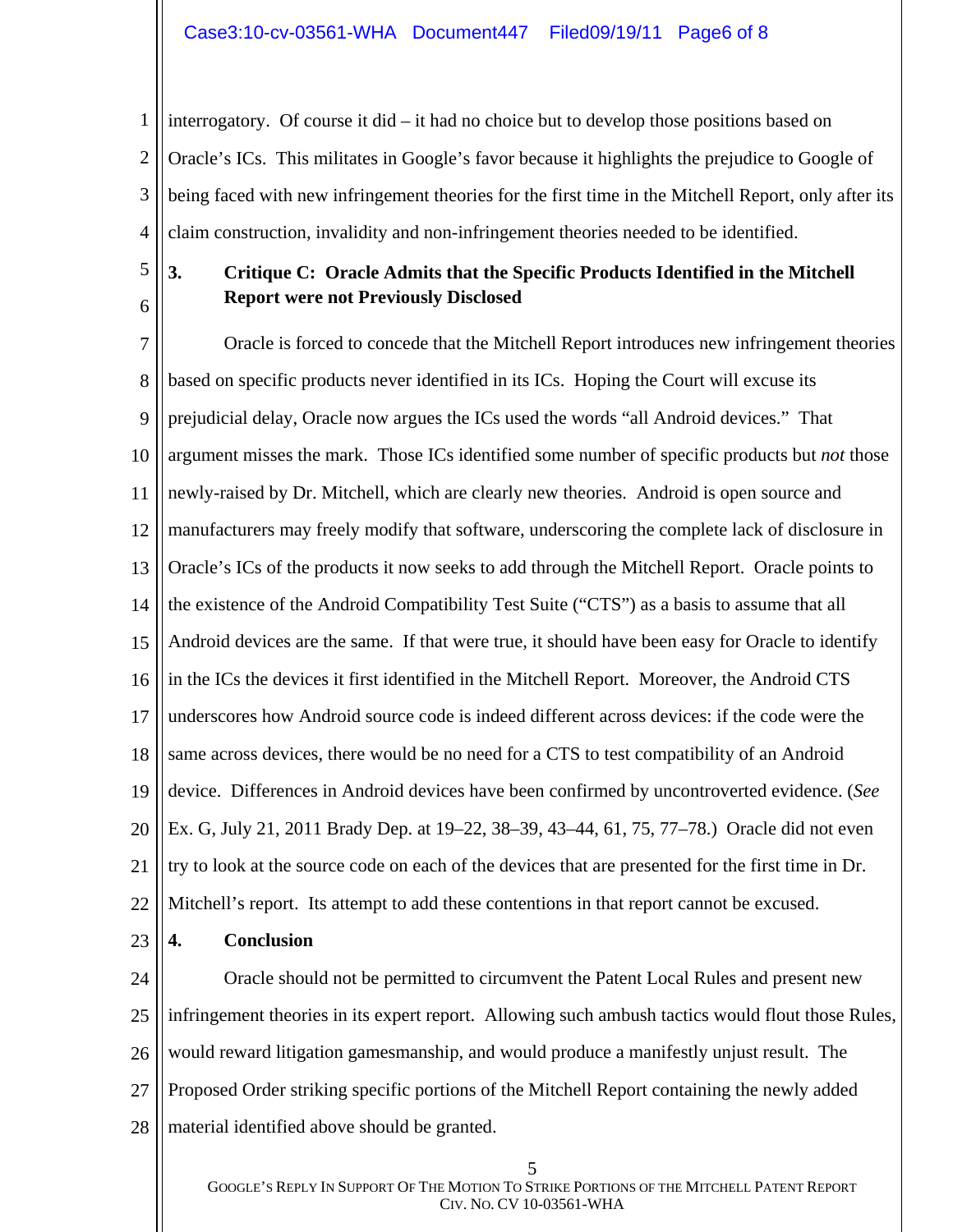|                     |                           | Case3:10-cv-03561-WHA Document447 Filed09/19/11 Page7 of 8                                                           |
|---------------------|---------------------------|----------------------------------------------------------------------------------------------------------------------|
|                     |                           |                                                                                                                      |
| 1<br>$\overline{2}$ | DATED: September 19, 2011 | <b>KEKER &amp; VAN NEST, LLP</b>                                                                                     |
|                     |                           | By: /s/ Christa M. Anderson                                                                                          |
| 3                   |                           |                                                                                                                      |
| 4                   |                           | ROBERT A. VAN NEST - #84065<br>rvannest@kvn.com                                                                      |
| 5                   |                           | CHRISTA M. ANDERSON - #184325<br>canderson@kvn.com                                                                   |
| 6                   |                           | <b>KEKER &amp; VAN NEST LLP</b>                                                                                      |
| 7                   |                           | 710 Sansome Street<br>San Francisco, CA 94111-1704                                                                   |
| 8                   |                           | Telephone: (415) 391-5400                                                                                            |
| 9                   |                           | Facsimile: (415) 397-7188                                                                                            |
| 10                  |                           | <b>SCOTT T. WEINGAERTNER (Pro Hac Vice)</b><br>sweingaertner@kslaw.com                                               |
| 11                  |                           | <b>ROBERT F. PERRY</b>                                                                                               |
| 12                  |                           | rperry@kslaw.com<br><b>BRUCE W. BABER (Pro Hac Vice)</b>                                                             |
| 13                  |                           | bbaber@kslaw.com                                                                                                     |
| 14                  |                           | KING & SPALDING LLP<br>1185 Avenue of the Americas                                                                   |
|                     |                           | New York, NY 10036-4003                                                                                              |
| 15                  |                           | Telephone: (212) 556-2100<br>Facsimile: (212) 556-2222                                                               |
| 16                  |                           | DONALD F. ZIMMER, JR. (SBN 112279)                                                                                   |
| 17                  |                           | fzimmer@kslaw.com                                                                                                    |
| 18                  |                           | CHERYL A. SABNIS (SBN 224323)<br>csabnis@kslaw.com                                                                   |
| 19                  |                           | KING & SPALDING LLP                                                                                                  |
| 20                  |                           | 101 Second Street - Suite 2300<br>San Francisco, CA 94105                                                            |
| 21                  |                           | Telephone: (415) 318-1200                                                                                            |
|                     |                           | Facsimile: (415) 318-1300                                                                                            |
| 22                  |                           | <b>IAN C. BALLON (SBN 141819)</b>                                                                                    |
| 23                  |                           | ballon@gtlaw.com<br><b>HEATHER MEEKER (SBN 172148)</b>                                                               |
| 24                  |                           | meekerh@gtlaw.com                                                                                                    |
| 25                  |                           | <b>GREENBERG TRAURIG, LLP</b>                                                                                        |
| 26                  |                           | 1900 University Avenue<br>East Palo Alto, CA 94303                                                                   |
|                     |                           | Telephone: (650) 328-8500                                                                                            |
| 27                  |                           | Facsimile: (650) 328-8508                                                                                            |
| 28                  |                           | <b>ATTORNEYS FOR DEFENDANT</b>                                                                                       |
|                     |                           | GOOGLE INC.                                                                                                          |
|                     |                           | GOOGLE'S REPLY IN SUPPORT OF THE MOTION TO STRIKE PORTIONS OF THE MITCHELL PATENT REPORT<br>CIV. No. CV 10-03561-WHA |